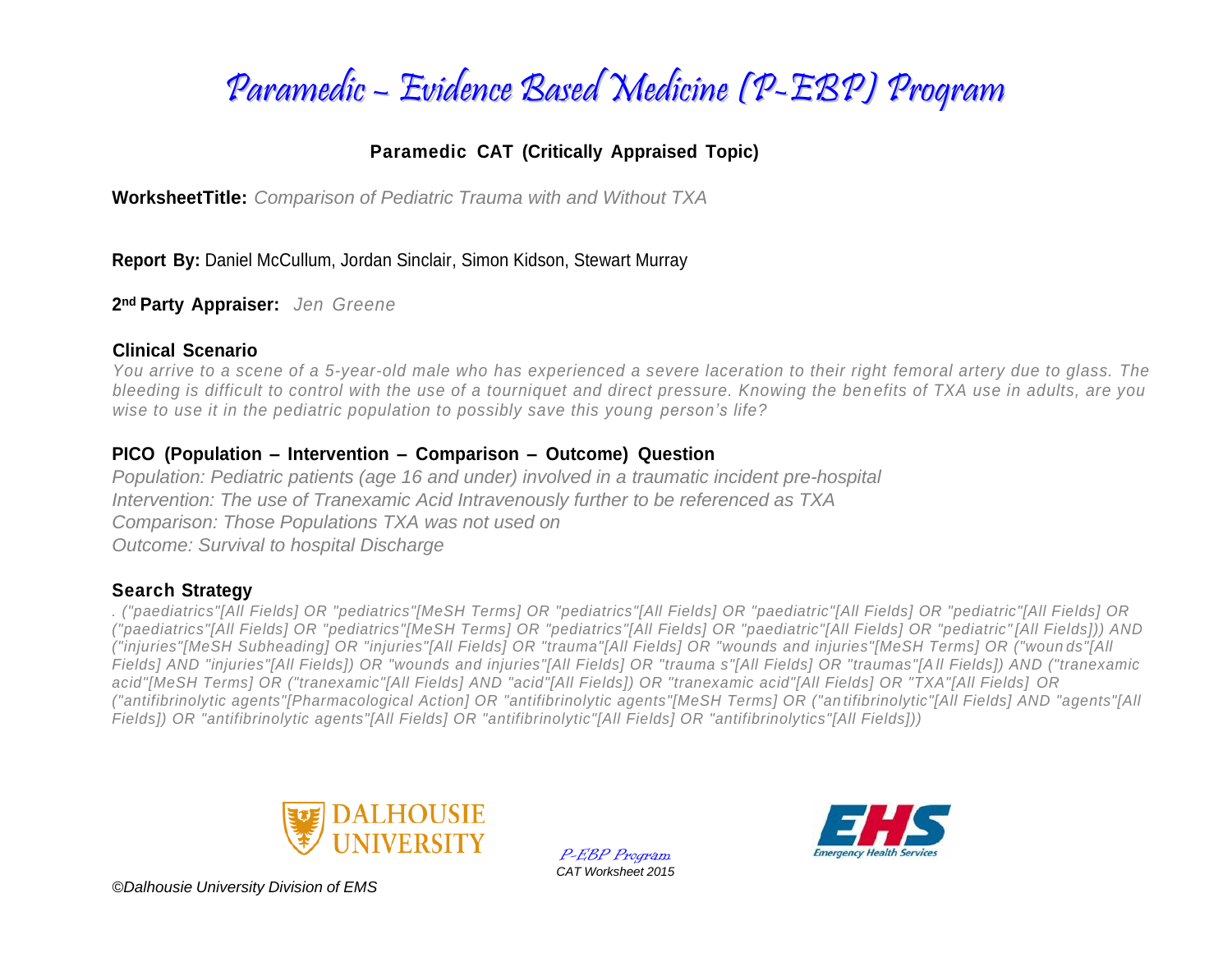# Paramedic – Evidence Based Medicine (P-EBP) Program

**Search Outcome**  *117 Search Results* 

### **Relevant Papers:**

| AUTHOR, DATE  | POPULATION: SAMPLE               | DESIGN (LOE)                                   | <b>OUTCOMES</b>        | <b>RESUL</b>                           | STRENGTHS/WEAKNESSES                                           |
|---------------|----------------------------------|------------------------------------------------|------------------------|----------------------------------------|----------------------------------------------------------------|
|               | <b>CHARACTERISTICS</b>           |                                                |                        | TS                                     |                                                                |
| Thompson 2021 | Pediatric (aged 16 or under)     | Retrospective study                            | Survival to discharge  |                                        | TXA 19/29 (66%), No TXA: Strengths: relevant and measurable,   |
|               | trauma patients                  | Has a control group                            |                        | 14/19 (24%)                            | Methods clearly outlined and                                   |
|               |                                  |                                                |                        | $P = 0.55$                             | followed, Studied pediatric                                    |
|               |                                  |                                                | Thrombosis             |                                        | TXA: 4/29 (14%), No TXA Weakness: Difference between age       |
|               |                                  |                                                |                        | $3/19(16\%)$ P=0.85                    | groups, small sample size,                                     |
|               |                                  |                                                | Surgical               | TXA: 20/29 (69%), No TXA Retrospective |                                                                |
|               |                                  |                                                | Intervention           | $16/19$ P= 0.23                        |                                                                |
| Hamele 2020   | 507 subjects, 5-13 y/o, combat   | Retrospective study, has In hospital mortality |                        |                                        | TXA: 5/59 (8.5%) No TXA: Strengths: Cohorts similar in age,    |
|               | injury in Afghanistan requiring  | control group                                  |                        | $83/448$ (18.3%) P= 0.055              | weight, sex, body temp, OSS and AIS                            |
|               | 40mg/kg transfusion within 24    |                                                |                        | TXA: 25 (20-27) No TXA:                | Abstract specific and relevant to study                        |
|               | hours of injury                  |                                                | ICU free days median   | $24(15.3-28)$ P=0.56                   | Weaknesses                                                     |
|               |                                  |                                                | (IQR)                  | TXA: 27(23-28) No TXA:                 | Dosage and medication time no data                             |
|               |                                  |                                                |                        | $27(20-28) P=0.99$                     | available, lacked adverse effects data,                        |
|               |                                  |                                                | Vent free Days, median |                                        | combat injuries not typically seen in                          |
|               |                                  |                                                | (IQR)                  |                                        | civilian settings                                              |
| Maede, 2018   | Pediatric pts less than or equal | Retrospective study, has Adverse Effect of     |                        | TXA: 0.37% No TXA: 0%                  | Strengths: Large sample size, Studied                          |
|               | to 12 years of age admitted in   | control group                                  | Seizure                | $P = 0.008$                            | Pediatric population, Methods clear                            |
|               | hospital with trauma diagnosis   |                                                | In Hospital Mortality  | TXA: 0.68% No TXA:                     | concise and followed.                                          |
|               |                                  |                                                |                        | $0.94\%$ P= 0.37                       | Weaknesses: Use of only one database                           |
|               |                                  |                                                | Thrombosis             |                                        | TXA: 0.16% No TXA: 0.1% Retrospective, Database did not supply |
|               |                                  |                                                |                        | $P = 0.56$                             | detailed information on disease state                          |



P-EBP Program *CAT Worksheet 2015*



*©Dalhousie University Division of EMS*